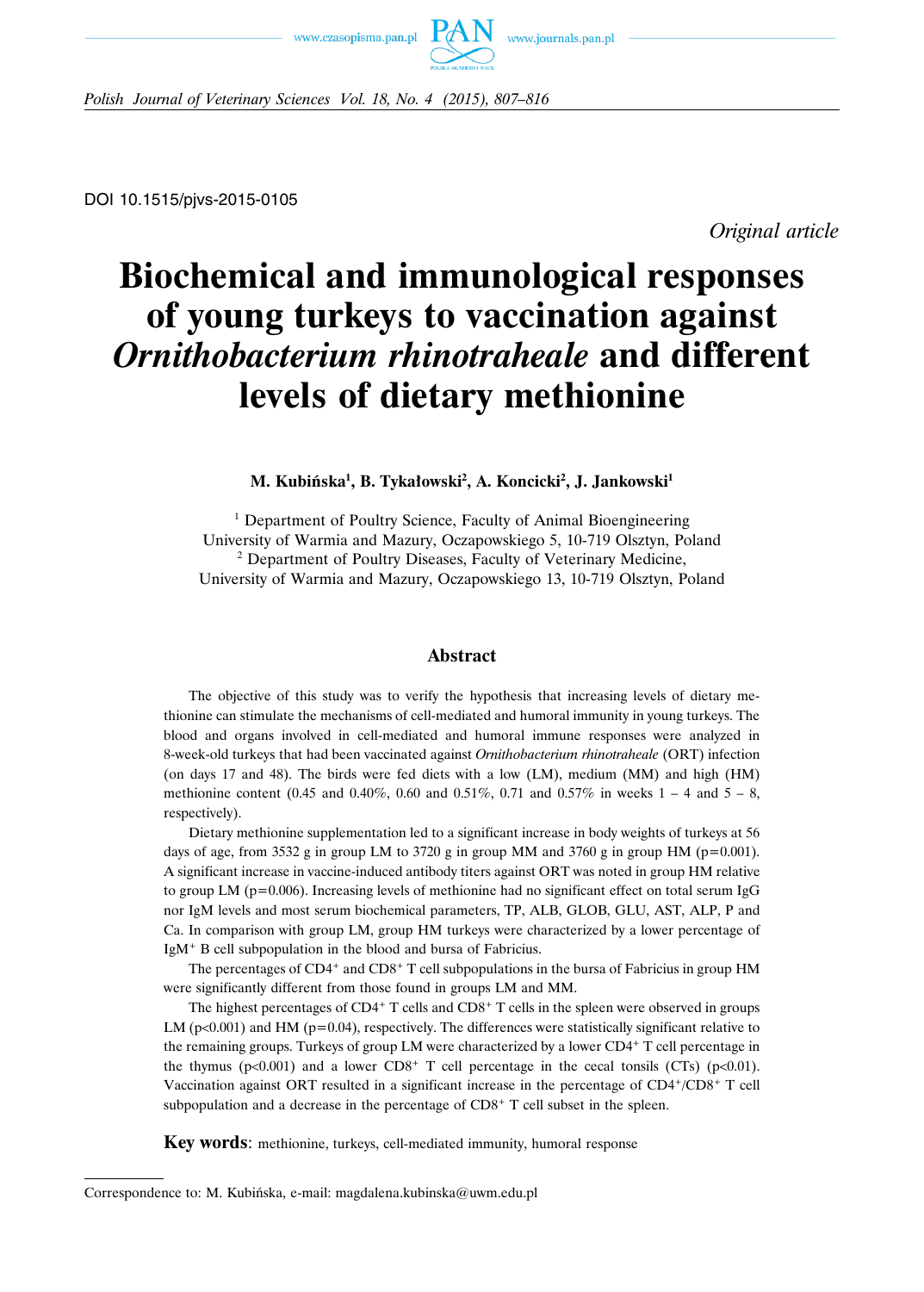



# **Introduction**

Genetic progress and selection for growth rate, observed in poultry over recent decades, has resulted in reduced resistance to disease (Li et al. 1999b, Huff et al. 2005). Adequate nutrition, i.e. the supply of sufficient quantity and quality of nutrients, is required for optimum immune system function. In poultry, the intake of selected nutrients required for optimal immune responses may be higher than that recommended to meet the growth needs of birds, in particular as regards the dietary inclusion levels of amino acids (Świątkiewicz and Koreleski 2007).

Sulfur-containing amino acids, in particular methionine, are important for immune function. Methionine is the first limiting amino acid in poultry diets. Therefore, the methionine requirements of young and fast-growing turkeys should be precisely defined, as both methionine deficiency and excess can compromise the performance and immune system of birds (Tsiagbe et al. 1987, Swain and Johri 2000, Deng et al. 2007). According to Klasing et al. (1988) and Hosseini et al. (2012), dietary methionine levels required for immune system competence are higher than those needed to maximize the bird's potential for growth and productivity. The relationship between dietary methionine intake and immune system function has been investigated in numerous studies involving chickens (Tsiagbe et al. 1987, Zhang and Guo 2008, Bunchasak 2009) and in our previous experiment performed on 4-week-old turkeys (Kubińska et al. 2014).

The aim of this study was to evaluate the effect of different inclusion levels of dietary methionine fed to turkeys from 29 to 56 days of age on the growth rate, and selected biochemical and immunological parameters of birds.

## **Materials and Methods**

#### **Birds, management and diets**

The experiment was carried out on 357 day-old female Hybrid Converter turkeys purchased at the "Grelavi" Hatchery (Ketrzyn, Poland) and raised at the Research Laboratory of the Department of Poultry Science, University of Warmia and Mazury in Olsztyn (Poland) to 56 days of age. The birds were randomly divided into three experimental groups: LM – low methionine, MM – medium methionine, HM – high methionine. Each groups consisted of seven subgroups, with 17 birds per replicate. The animal protocol used in this study was approved by the Local Animal Commision for Animal Experiments (Olsztyn, Poland), and the study was carried out in accordance with EU Directive 2010/63/EU on the protection of animals used for scientific purposes (OJEU, 2010). The birds were kept in pens on litter in a building with a controlled environment. The temperature and lighting program were consistent with the recommendations of Hybrid Turkeys (2012). The birds had free access to feed and water throughout the growth period.

The basal diet fed to turkeys from 1 to 28 days of age was composed of soybean meal, wheat and maize, and it contained 27% crude protein, 1.74% lysine, 0.41% methionine (0.86% Met+Cys), 1.25% Ca, 0.65% available P and 11.5 MJ metabolizable energy (calculated values). The results obtained over that period have been described by Kubińska et al. (2014). The basal diet fed to turkeys from 29 to 56 days of age was composed of soybean meal, wheat and maize, and it contained 24.5% crude protein, 1.53% lysine, 0.36% methionine (0.78% Met+Cys), 1.09% Ca, 0.45% available P and 12.26 MJ metabolizable energy (calculated values). Group LM turkeys received only the basal diet, and in groups MM and HM the basal diet was supplemented with methionine at 0.14% and 0.28%, respectively.

#### **Vaccination**

At 17 and 48 days of age, 147 turkeys (seven birds per replicate, marked individually) were vaccinated against *Ornithobacterium rhinotraheale* (ORT) infection by injecting 0.5 ml of the inactivated vaccine Ornitin (ABIC, Poland) subcutaneously.

#### **Growth trial and sample collection**

At 56 days of age, all turkeys were weighed, and blood was sampled from 20 vaccinated and 20 unvaccinated birds selected randomly from each group (two or three birds per replicate). Blood samples were collected from the wing vein into sterile test tubes with the EDTA K anticoagulant for flow cytometry analysis or without the anticoagulant for biochemical and serological analysis. Selected turkeys (seven vaccinated and seven unvaccinated birds) were euthanized, and the spleen, thymus, bursa of Fabricius and cecal tonsils (CTs) were collected in order to determine the percentages of CD4<sup>+</sup>, CD8<sup>+</sup>, CD4<sup>+</sup>CD8<sup>+</sup> T cell subpopulations and IgM<sup>+</sup> B cell subpopulation by flow cytometry.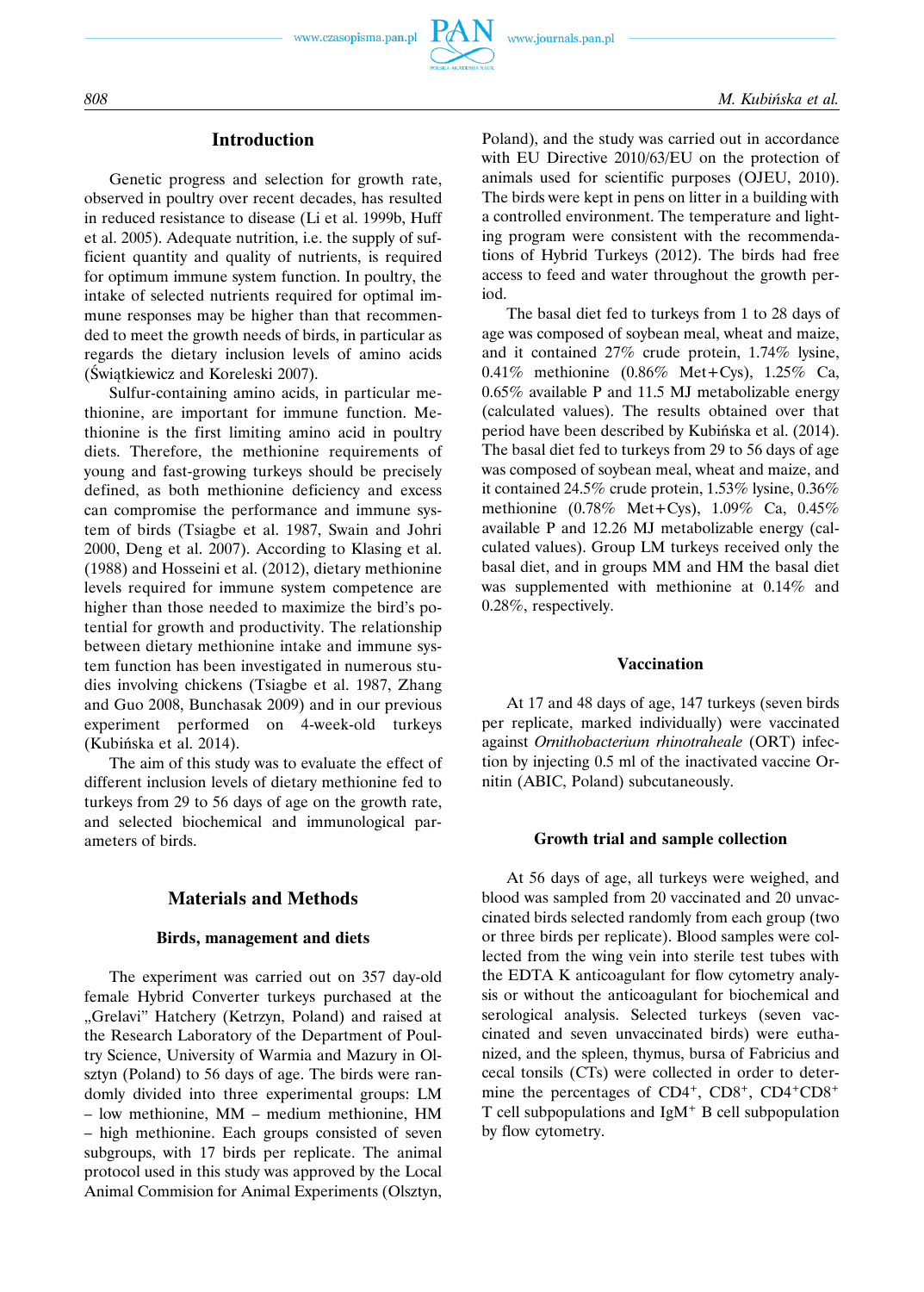# *Biochemical and immunological responses of young turkeys... 809*

Table 1. Methionine content of diets of the turkeys  $(\% )$ .

|                          |              |              |              | Group        |              |              |
|--------------------------|--------------|--------------|--------------|--------------|--------------|--------------|
|                          |              | LM           |              | MM           |              | HM           |
|                          | $1-28$ d.    | $29-56$ d.   | 1-28 d.      | $29-56$ d.   | 1-28 d.      | $29-56$ d.   |
| Calculated<br>Analytical | 0.41<br>0.45 | 0.36<br>0.40 | 0.57<br>0.60 | 0.50<br>0.51 | 0.73<br>0.71 | 0.64<br>0.57 |

LM – low methionine content, MM – medium methionine content, HM – high methionine content.



Fig. 1. Body weight gain in the turkeys fed diets with a different methionine content.

#### **Biochemical analysis**

Serum samples, obtained from blood collected in test tubes without the anticoagulant, were assayed for the concentrations of phosphorus (P), calcium (Ca), total protein (TP), albumin (ALB), globulin (GLOB) and glucose (GLU), and for the activities of alanine aminotransferase (ALT), aspartate aminotransferase (AST) and alkaline phosphatase (ALP). The tests were performed with the use of the Idexx VetTest Chemistry Analyzer, according to the manufacturer's instructions.

#### **Serological analysis**

Total serum IgG (IgY) and IgM levels were determined using commercial IgG Turkey ELISA kit and the IgM Turkey ELISA kit (KA2515, Abnova, Taiwan). Vaccine-induced antibody titers against ORT were determined with the use of the commercial Idexx ORT Ab ELISA test (INDEXX, USA). Particular stages of the ELISA assays were performed with the use of Eppendorf epMotion 5075 LH automated pipetting system, the BioTek ELx405 washer and the BioTek ELx800 microplate reader.

## **Flow cytometry**

Peripheral blood mononuclear cells (PBMCs) were isolated according to a previously described procedure (Koncicki et al. 2012, Tykałowski et al. 2014). The isolation of mononuclear cells from the spleen, thymus, bursa of Fabricius and CTs, and the determination of the percentages of CD4+,CD4+/CD8+, CD8+ T cell and IgM+ B cell subpopulations in PBMCs and selected organs of the immune system were carried out as described by Kubińska et al. (2014).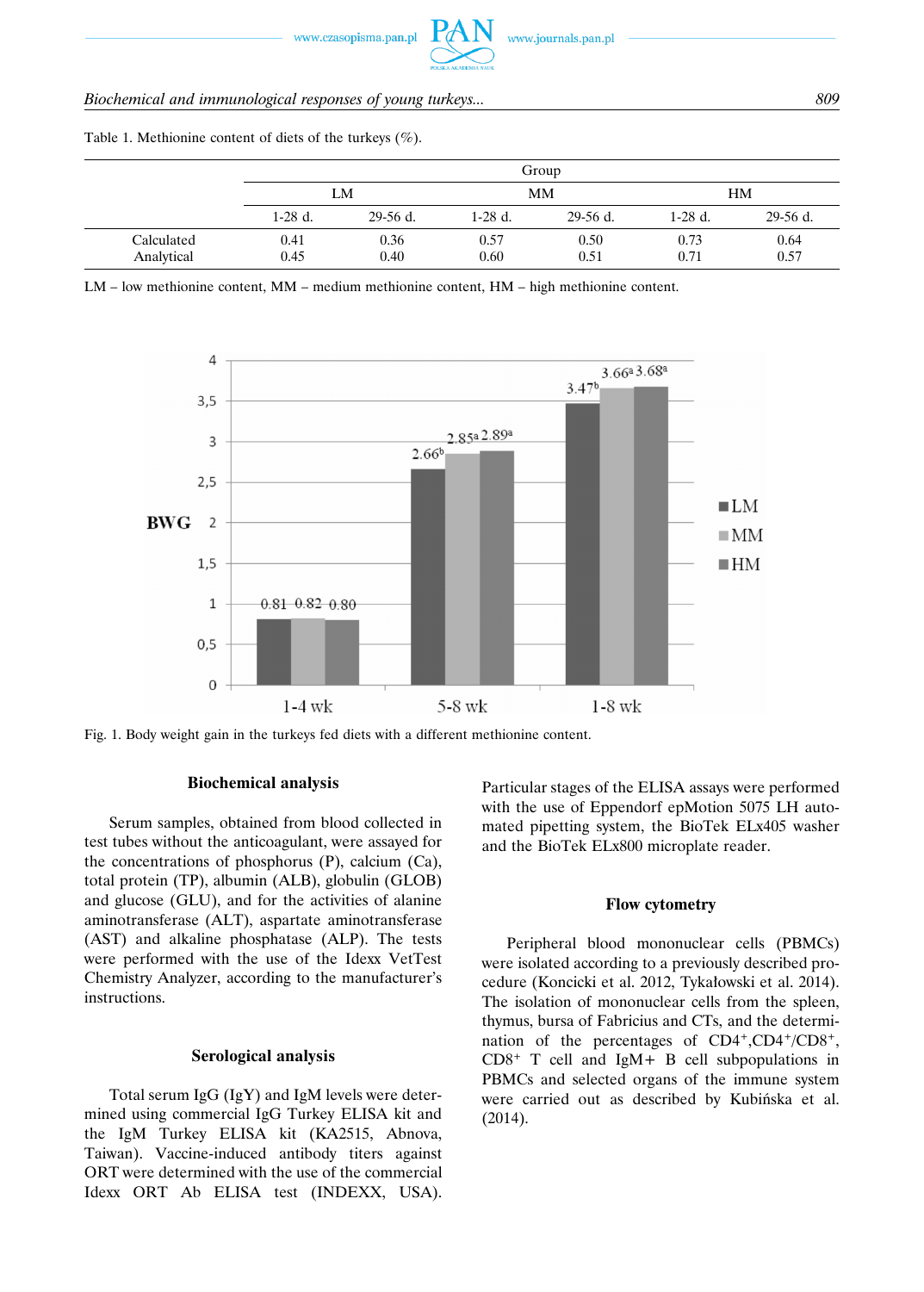

# **Statistical analysis**

One-way and/or two-way ANOVA was performed with the use of STATISTICA 10.0 software. The significance of differences between means in the groups was determined by Duncan's test.

# **Results**

The calculated and analytical methionine content of experimental diets is presented in Table 1. In all the groups, dietary methionine content was close to the assumed levels.

Different dietary inclusion levels of methionine had no influence on the body weight gains (BWG) of turkeys in the first month of the experiment, whereas a significant effect of the experimental factor was noted in the second month and over the entire experimental period (Fig. 1). A decrease in BWG was observed in group LM relative to groups MM and HM  $(P = 0.012)$ . As a result, at 56 days of age, turkeys from groups MM and HM were significantly heavier than group LM birds (3720 and 3742 vs. 3532 g,  $P = 0.001$ .

#### **Biochemical parameters**

The results of biochemical analysis are summerized in Table 2. Graded levels of supplemented methionine had no significant effect on the majority of the analyzed parameters. Statistically significant differences were noted only in group HM which was characterized by the lowest ALT activity  $(p=0.02)$  in comparison to LM and MM. Vaccination against ORT had no significant influence on the analyzed biochemical parameters.

#### **Immunological parameters**

The levels of serum IgM and IgG (IgY) as well as vaccine-induced antibody titers against ORT are presented in Table 3. No statistically significant differences in total serum IgM and IgG (IgY) concentrations were found between the groups. A significant (p=0.006) increase in vaccine-induced antibody titers against ORT, accompanied by a decrease in % CV (coefficients of variation) were observed in turkeys from groups MM and HM relative to group LM birds.

The percentages of CD4<sup>+</sup>, CD8<sup>+</sup>, CD4<sup>+</sup>CD8<sup>+</sup> T cell subpopulations and IgM<sup>+</sup> B cell subpopulations witin PBMCs and mononuclear cells isolated from the spleen, thymus, bursa of Fabricius and CTs are summarized in Tables 4-8.

As shown in Table 4, diets with a different methionine content had no significant effect on the percentages of T lymphocyte subsets in PBMCs. Only the percentage of  $IgM<sup>+</sup>$  B cell subpopulation was significantly lower in groups MM and HM in comparison with the control group (LM). Vaccination against ORT had no influence on the percentages of the analyzed cells.

Significant changes in the percentages of the analyzed lymphocytes subpopulations were observed in the spleen (Table 5). Graded dietary methionine levels contributed to a significant decrease in the percentage of CD4<sup>+</sup> T cell subset and an increase in the percentage of CD8<sup>+</sup> T cell subset. Vaccinated turkeys, as compared with unvaccinated birds, were characterized by a significant  $(p=0.04)$  decrease in the percentage of CD8+ T cell subpopulation and a significant  $(p=0.01)$  increase in the percentage of  $CD4^+/CD8^+$ T cell subpopulation.

Significant differences were also found between groups with regard to the percentage of CD4+ T cell subset in the thymus (Table 6), and the percentages of CD4+ and CD4+/CD8+ T cell subsets and IgM<sup>+</sup> B cell subpopulation in the bursa of Fabricius (Table 7). Increased methionine levels in experimental diets led to a significant increase in the percentage of CD4<sup>+</sup> T cell subpopulation in the above organs, and to a decrease in the percentage of  $IgM<sup>+</sup>$  B cell subpopulation in the bursa of Fabricius in group HM relative to group LM.

Table 8 data indicate that an increase in dietary methionine levels contributed to a significant increase in the percentage of CD8+ T cell subset in CTs.

## **Discussion**

In the first month of the study, no differences in body weight gains were found between turkeys fed methionine-deficient diet LM and diet HM with methionine content above the NRC recommendations (1994). Similar results were reported in an experiment with broiler chickens (Swain and Johri 2000) where dietary methionine levels varied over a wider range of 0.37% to 0.87%. In other studies (Deng et al. 2007, Rubin et al. 2007), reduced body weight gains were noted in chickens fed diets with a twice greater methionine deficiency, relative to the NRC recommendations (1994), than in our experiment with turkeys.

Lemme et al. (2005) analyzed six graded dietary methionine+cysteine levels and found that increased methionine concentrations contributed to body weight gains in turkey toms between 5 and 9 weeks of the rearing period. We evaluated three graded dietary methionine levels: a methionine-deficient diet, relative to the NRC recommendations (1994), decreased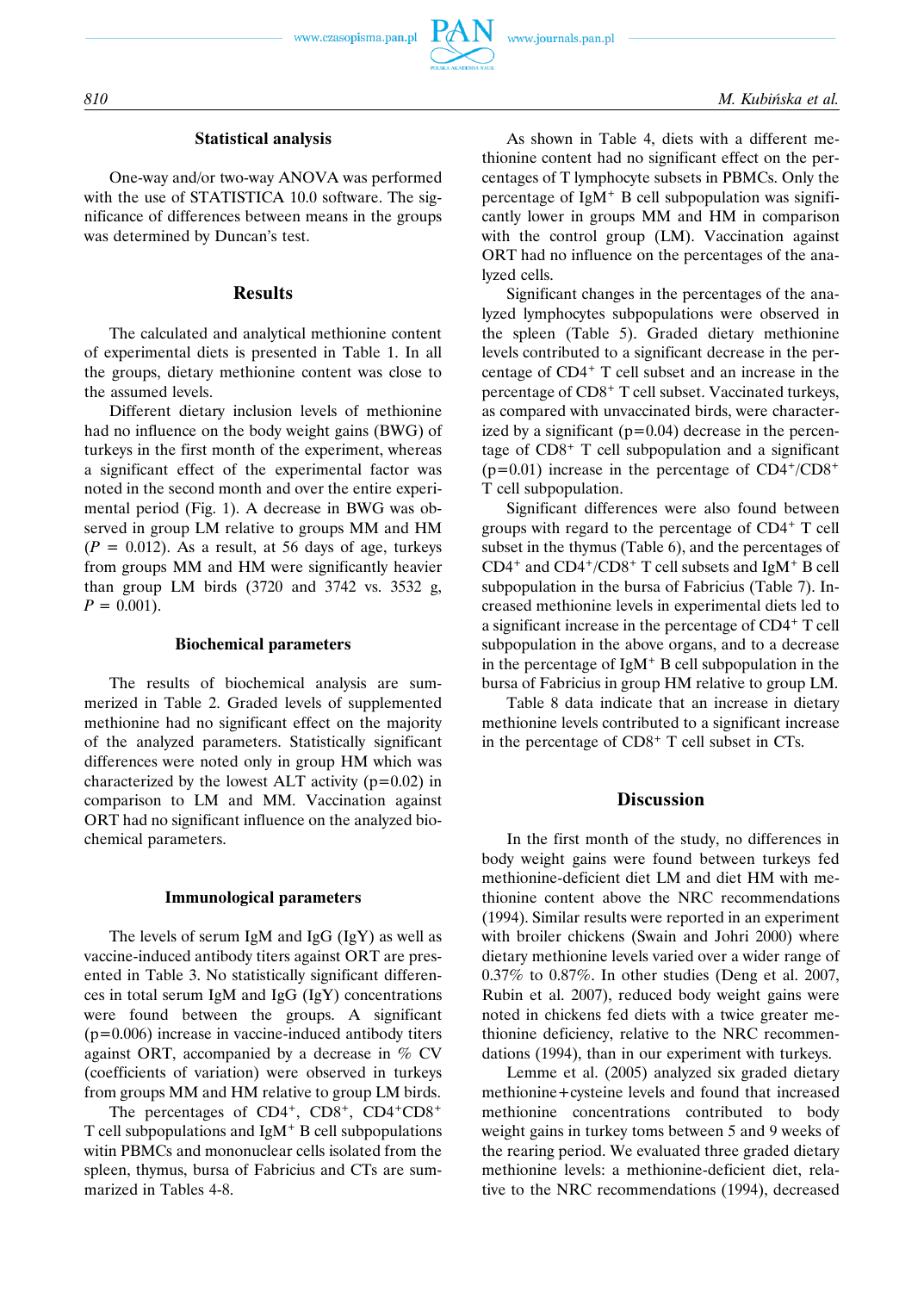www.czasopisma.pan.pl

# *Biochemical and immunological responses of young turkeys... 811*

|             |            | P       | Ca      | <b>TP</b> | ALB    | <b>GLOB</b> | <b>GLU</b> | ALT                | AST    | ALP    |
|-------------|------------|---------|---------|-----------|--------|-------------|------------|--------------------|--------|--------|
|             | Group      | (mg/dL) | (mg/dL) | (g/dL)    | (g/dL) | (g/dL)      | (mg/dL)    | (U/L)              | (U/L)  | (U/L)  |
| Unv         | LM         | 7.42    | 10.51   | 3.47      | 0.96   | 2.51        | 272.86     | 28.29              | 250.86 | 554.29 |
|             | MM         | 7.94    | 10.44   | 3.61      | 1.06   | 2.57        | 318.43     | 24.00              | 244.57 | 529.43 |
|             | HM         | 7.40    | 10.46   | 3.73      | 1.10   | 2.63        | 235.00     | 18.29              | 233.86 | 543.57 |
| Vac         | LM         | 7.87    | 10.47   | 3.59      | 1.00   | 2.59        | 264.71     | 24.29              | 243.57 | 552.71 |
|             | MM         | 8.01    | 10.54   | 3.73      | 1.09   | 2.70        | 272.00     | 27.28              | 264.57 | 561.57 |
|             | HM         | 7.31    | 10.46   | 3.83      | 1.07   | 2.74        | 271.29     | 21.00              | 264.85 | 575.29 |
|             | <b>SEM</b> | 0.11    | 0.05    | 0.04      | 0.02   | 0.03        | 10.47      | 1.08               | 4.28   | 16.99  |
| Dosage      | LM         | 7.65    | 10.49   | 3.53      | 0.98   | 2.55        | 268.79     | 26.29 <sup>a</sup> | 247.21 | 553.50 |
|             | MМ         | 7.97    | 10.49   | 3.67      | 1.07   | 2.63        | 295.21     | $25.64^{\rm a}$    | 254.57 | 545.50 |
|             | HM         | 7.35    | 10.46   | 3.78      | 1.09   | 2.69        | 253.14     | 19.64 <sup>b</sup> | 249.36 | 559.43 |
| Vaccination | Vac        | 7.73    | 10.49   | 3.71      | 1.05   | 2.68        | 269.33     | 24.19              | 257.67 | 563.19 |
|             | Unv        | 7.59    | 10.47   | 3.60      | 1.03   | 2.57        | 275.43     | 23.52              | 243.09 | 542.42 |
| P-value     | D          | 0.06    | 0.95    | 0.08      | 0.06   | 0.21        | 0.26       | 0.02               | 0.76   | 0.95   |
|             | V          | 0.49    | 0.86    | 0.22      | 0.71   | 0.09        | 0.77       | 0.74               | 0.09   | 0.57   |
|             | DxV        | 0.57    | 0.85    | 0.99      | 0.73   | 0.92        | 0.28       | 0.27               | 0.17   | 0.91   |

Table 2. Serum biochemical parameters in the turkeys.

Data represent mean values for 20 unvaccinated (Unv) turkeys and 20 vaccinated (Vac) turkeys per group: LM – low methionine content, MM – medium methionine content, HM – high methionine content; D – Dosage, V – Vaccination, P – phosphorus, Ca – calcium, TP – total protein, ALB – albumin, GLOB – globulin, GLU – glucose, ALT – alanine aminotransferase, AST – aspartate aminotransferase, ALP – alkaline phosphatase; <sup>a,b</sup> – means with different superscripts in the same column differ significantly (p<0.05).

|                 | Group      | Total IgM<br>(ng/ml) | Total IgG<br>(ng/ml) | <b>ORT</b><br>Titer   | ORT<br>$\%$ CV |
|-----------------|------------|----------------------|----------------------|-----------------------|----------------|
| $_{\text{Unv}}$ | LM         | 47.37                | 10.91                | 324.30                | 60.3           |
|                 | <b>MM</b>  | 39.93                | 11.21                | 233.20                | 79.4           |
|                 | HM         | 40.12                | 8.52                 | 260.90                | 81.6           |
|                 | <b>SEM</b> | 4.48                 | 1.11                 | 37.47                 |                |
|                 | P-value    | 0.76                 | 0.58                 | 0.61                  |                |
| Vac             | LM         | 45.18                | 13.63                | 25367.90 <sup>b</sup> | 19.3           |
|                 | MM         | 39.28                | 17.78                | 28772.00 <sup>a</sup> | 13.1           |
|                 | HM         | 38.20                | 17.31                | 29283.60 <sup>a</sup> | 9.5            |
|                 | <b>SEM</b> | 2.53                 | 1.12                 | 557.32                |                |
|                 | P-value    | 0.50                 | 0.27                 | 0.006                 |                |

Table 3. Serum immunological parameters in the turkeys.

Data represent mean values for 20 unvaccinated (Unv) turkeys and 20 vaccinated (Vac) turkeys per group; LM – low methionine content, MM – medium methionine content, HM – high methionine content; CV – coefficient of variation; a,b – means with different superscripts in the same column differ significantly ( $p<0.05$ ).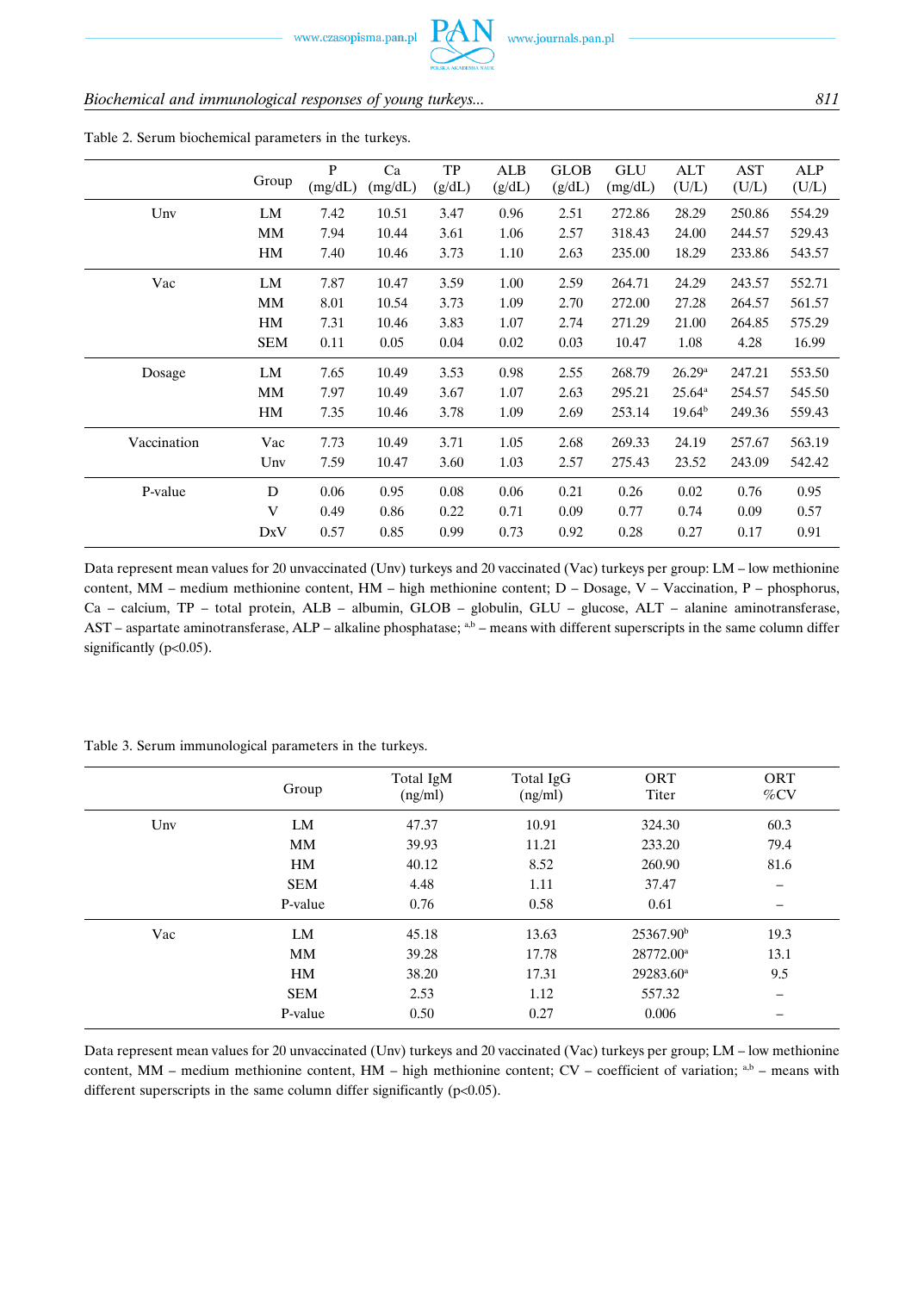www.czasopisma.pan.pl

|             | Group      | $CD4^+$ | $CD8+$ | $CD4^+/CD8^+$ | $IgM^+$           |
|-------------|------------|---------|--------|---------------|-------------------|
| Unv         | LM         | 16.14   | 1.60   | 0.24          | 10.81             |
|             | <b>MM</b>  | 13.73   | 1.63   | 0.24          | 6.60              |
|             | HM         | 19.27   | 2.48   | 0.41          | 7.47              |
| Vac         | LM         | 15.77   | 1.51   | 0.34          | 11.83             |
|             | <b>MM</b>  | 12.88   | 1.77   | 0.31          | 8.91              |
|             | HM         | 15.79   | 2.08   | 0.34          | 8.09              |
|             | <b>SEM</b> | 1.06    | 0.16   | 0.03          | 0.64              |
| Dosage      | LM         | 15.96   | 1.56   | 0.29          | $11.32^{\rm a}$   |
|             | <b>MM</b>  | 13.31   | 1.71   | 0.27          | 7.76 <sup>b</sup> |
|             | HM         | 17.53   | 2.29   | 0.38          | 7.78 <sup>b</sup> |
| Vaccination | Vac        | 16.38   | 1.91   | 0.30          | 8.29              |
|             | Unv        | 14.82   | 1.79   | 0.33          | 9.61              |
| P-value     | D          | 0.31    | 0.18   | 0.30          | 0.03              |
|             | V          | 0.49    | 0.72   | 0.54          | 0.27              |
|             | DxV        | 0.83    | 0.80   | 0.45          | 0.82              |

# Table 4. Percentages of T and B cell subpopulations in peripheral blood mononuclear cells of the turkeys.

 $\mathsf{P}\!A$ 

Data represent mean values for 7 unvaccinated (Unv) turkeys and 7 vaccinated (Vac) turkeys per group; LM – low methionine content, MM – medium methionine content, HM – high methionine content; D – Dosage, V – Vaccination; a,b – means with different superscripts in the same column differ significantly  $(p<0.05)$ 

Table 5. Percentages of T and B cell subpopulations in the spleen of the turkeys.

|             | Group      | $CD4^+$            | $CD8+$               | $CD4^+/CD8^+$     | $IgM^+$ |
|-------------|------------|--------------------|----------------------|-------------------|---------|
| Unv         | LM         | 31.91              | 37.10                | 2.88              | 10.63   |
|             | <b>MM</b>  | 27.90              | 40.71                | 3.07              | 12.21   |
|             | HM         | 25.52              | 40.21                | 3.14              | 13.05   |
| Vac         | LM         | 33.97              | 32.15                | 3.46              | 10.15   |
|             | MM         | 24.05              | 36.64                | 3.82              | 15.92   |
|             | HM         | 26.66              | 38.73                | 3.53              | 12.69   |
|             | <b>SEM</b> | 0.99               | 0.91                 | 0.11              | 0.70    |
| Dosage      | LM         | $32.94^{\rm a}$    | 34.62 <sup>b</sup>   | 3.17              | 10.39   |
|             | <b>MM</b>  | 25.98 <sup>b</sup> | 38.68 <sup>ab</sup>  | 2.45              | 14.07   |
|             | HM         | 26.09 <sup>b</sup> | $39.47$ <sup>a</sup> | 4.33              | 12.87   |
| Vaccination | Vac        | 28.45              | 39.34 <sup>a</sup>   | 3.02 <sup>b</sup> | 11.97   |
|             | Unv        | 28.23              | 35.84 <sup>b</sup>   | $3.60^{\rm a}$    | 12.92   |
| P-value     | D          | < 0.001            | 0.04                 | 0.53              | 0.09    |
|             | V          | 0.89               | 0.04                 | 0.01              | 0.47    |
|             | DxV        | 0.25               | 0.65                 | 0.75              | 0.35    |

Explanations: see Table 4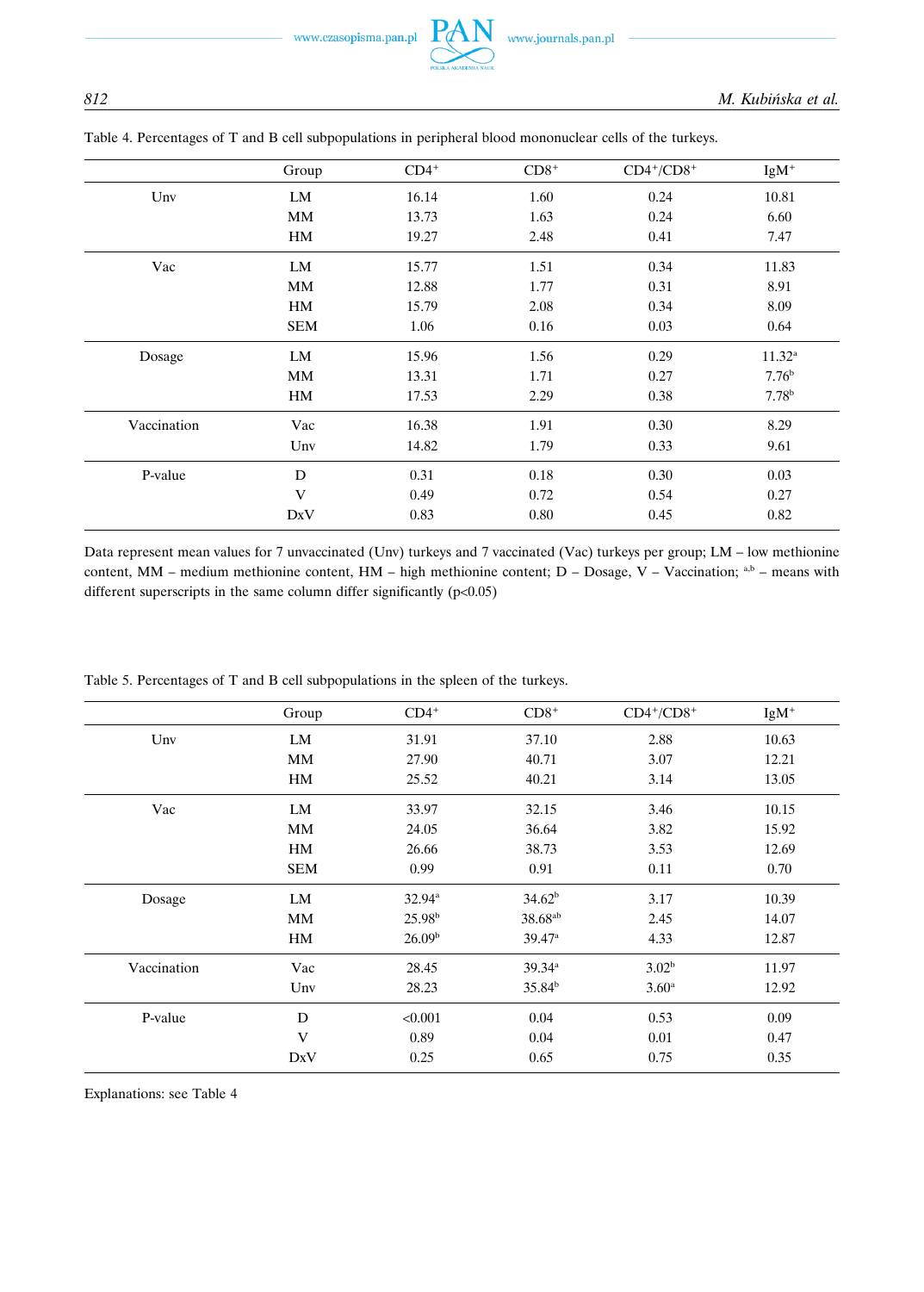# *Biochemical and immunological responses of young turkeys... 813*

|             | Group      | $CD4^+$           | $CD8+$ | $CD4^+/CD8^+$ | $IgM^+$ |
|-------------|------------|-------------------|--------|---------------|---------|
| Unv         | LM         | 2.55              | 6.60   | 76.17         | 1.19    |
|             | <b>MM</b>  | 4.00              | 8.58   | 73.01         | 0.70    |
|             | HM         | 3.71              | 7.46   | 76.79         | 0.99    |
| Vac         | LM         | 2.56              | 8.40   | 74.26         | 1.02    |
|             | MM         | 2.88              | 7.45   | 73.29         | 1.01    |
|             | HM         | 3.49              | 9.49   | 73.36         | 0.99    |
|             | <b>SEM</b> | 0.15              | 0.49   | 1.08          | 0.06    |
| Dosage      | LM         | 2.56 <sup>b</sup> | 7.50   | 75.22         | 1.10    |
|             | MM         | 3.44 <sup>a</sup> | 8.01   | 73.15         | 0.85    |
|             | HM         | 3.61 <sup>a</sup> | 8.48   | 75.08         | 0.99    |
| Vaccination | Vac        | $3.42^{\rm a}$    | 7.55   | 75.33         | 0.96    |
|             | Unv        | 2.98 <sup>b</sup> | 8.45   | 73.64         | 1.00    |
| P-value     | D          | < 0.001           | 0.73   | 0.73          | 0.24    |
|             | V          | 0.05              | 0.39   | 0.48          | 0.70    |
|             | DxV        | 0.09              | 0.38   | 0.81          | 0.25    |

Table 6. Percentages of T and B cell subpopulations in the thymus of the turkeys.

Explanations: see Table 4

Table 7. Percentages of T and B cell subpopulations in the bursa of Fabricius of the turkeys.

|             | Group      | $CD4^+$           | $CD8+$ | $CD4^+/CD8^+$     | $IgM^+$            |
|-------------|------------|-------------------|--------|-------------------|--------------------|
| Unv         | LM         | 0.16 <sup>b</sup> | 0.46   | 0.16 <sup>b</sup> | 89.15              |
|             | <b>MM</b>  | 0.20 <sup>b</sup> | 0.51   | 0.19 <sup>b</sup> | 86.32              |
|             | HM         | $0.41^{\rm a}$    | 0.76   | 0.38 <sup>a</sup> | 82.39              |
| Vac         | LM         | 0.22 <sup>b</sup> | 0.55   | 0.27 <sup>b</sup> | 87.12              |
|             | MM         | 0.28 <sup>b</sup> | 0.56   | 0.23 <sup>b</sup> | 84.78              |
|             | HM         | 0.23 <sup>b</sup> | 0.52   | 0.22 <sup>b</sup> | 84.40              |
|             | <b>SEM</b> | 0.03              | 0.03   | 0.02              | 0.66               |
| Dosage      | LM         | 0.19 <sup>b</sup> | 0.50   | 0.21 <sup>b</sup> | $88.14^{a}$        |
|             | <b>MM</b>  | 0.23 <sup>b</sup> | 0.53   | 0.21 <sup>b</sup> | 85.55              |
|             | HM         | $0.32^{\rm a}$    | 0.64   | $0.30^{\rm a}$    | 83.39 <sup>b</sup> |
| Vaccination | Vac        | 0.26              | 0.57   | 0.24              | 85.96              |
|             | Unv        | 0.24              | 0.54   | 0.24              | 85.43              |
| P-value     | D          | 0.17              | 0.01   | 0.03              | 0.01               |
|             | V          | 0.79              | 0.38   | 0.91              | 0.64               |
|             | DxV        | 0.13              | >0.001 | >0.001            | 0.29               |

Explanations: see Table 4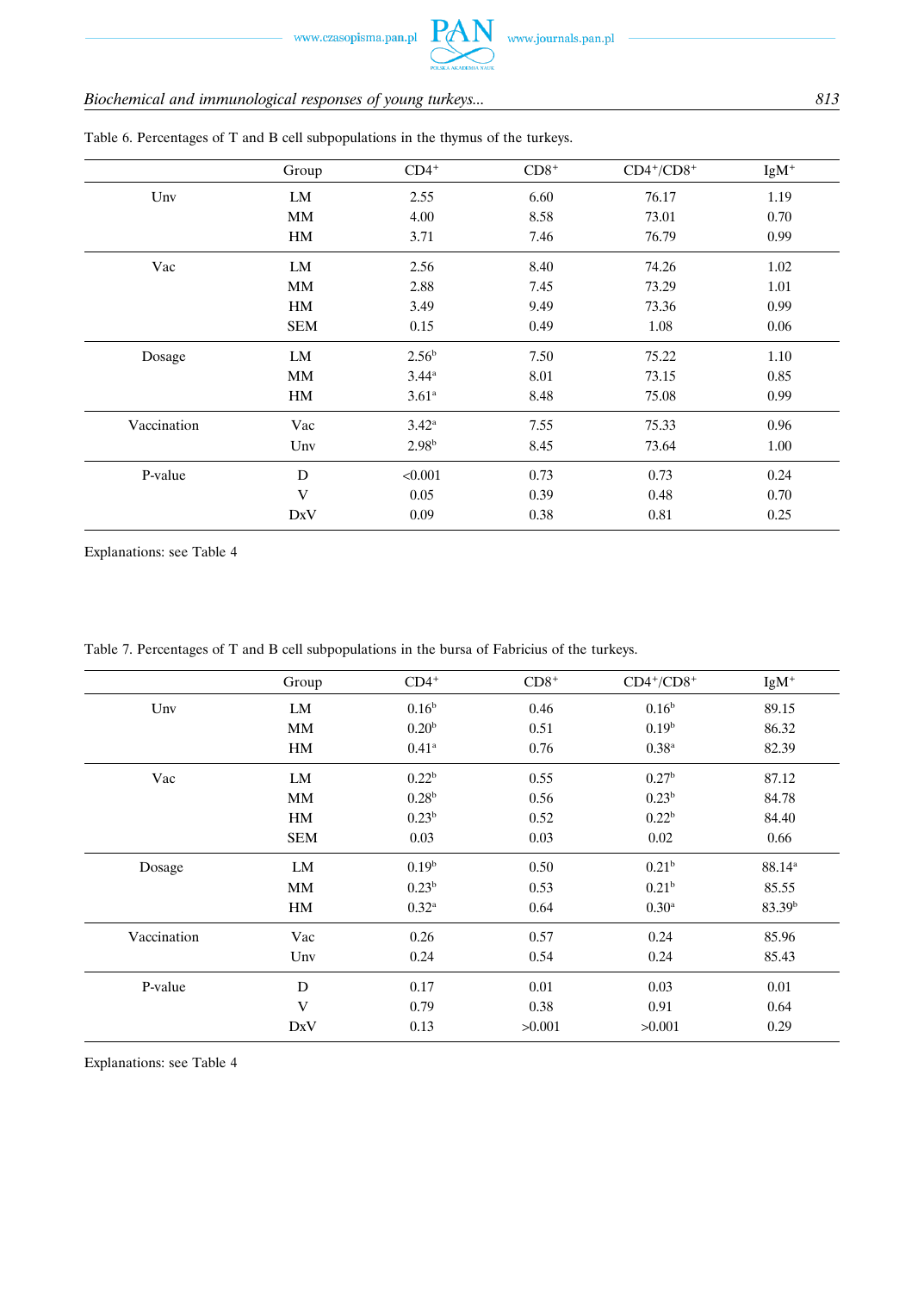|             | Group      | $CD4^+$            | $CD8+$             | $CD4^+/CD8^+$ | $IgM^+$ |
|-------------|------------|--------------------|--------------------|---------------|---------|
| Unv         | LM         | 50.28 <sup>b</sup> | 7.31 <sup>b</sup>  | 2.54          | 21.10   |
|             | MM         | 50.99 <sup>b</sup> | $12.19^a$          | 2.69          | 15.86   |
|             | HM         | 47.03              | 10.22              | 3.59          | 15.73   |
| Vac         | LM         | 51.17 <sup>b</sup> | 9.76               | 2.06          | 20.08   |
|             | MM         | $41.45^{\circ}$    | 10.05              | 3.36          | 22.15   |
|             | HM         | $50.14^{b}$        | $12.36^{\rm a}$    | 3.26          | 18.67   |
|             | <b>SEM</b> | 1.05               | 0.48               | 0.16          | 0.99    |
| Dosage      | LM         | 50.72              | $8.54^{b}$         | 2.30          | 20.59   |
|             | MM         | 46.22              | $11.12^a$          | 3.03          | 19.00   |
|             | HM         | 48.59              | 11.29 <sup>a</sup> | 3.43          | 17.20   |
| Vaccination | Vac        | 49.43              | 9.91               | 2.94          | 17.56   |
|             | Unv        | 47.59              | 10.72              | 2.89          | 20.30   |
| P-value     | D          | 0.13               | 0.01               | 0.01          | 0.38    |
|             | V          | 0.30               | 0.29               | 0.85          | 0.17    |
|             | DxV        | 0.02               | 0.04               | 0.15          | 0.33    |

Table 8. Percentages of T and B cell subpopulations in the cecal tonsils of the turkeys.

Explanations: see Table 4

the body weight gains of female turkeys, whereas diets with methionine concentrations excessing of the recommended intake had no influence on the growth rate of birds. Also in experiments with chickens, diets with an increased methionine content, relative to the NRC guidelines (1994), did not stimulate the growth of birds (Deng et al. 2007, Rubin et al. 2007, Bouyek 2012).

In the first month of our study, when total body weight gains were low (0.8 kg/month), turkeys did nor respond to graded dietary methionine levels. In the second month, when total body weight gains were 3.5-fold higher, a methionine-deficient diet decreased the body weight gains of birds, and dietary methionine content 10% higher than the recommended intake (NRC 1994) had no effect on their growth rate.

#### **Biochemical parameters**

The values of all biochemical parameters analyzed in our study did not excess the standard values of these parameters as described Krasnodębska-Depta and Koncicki 2011. Our findings show that supplemental methionine added to experimental diets had no significant effect on the analyzed metabolic pathways in turkeys. Only ALT activity was significantly lower in group HM than in groups LM and MM, but it remained within the normal range. Due to the absence of published research investigating the effect of graded dietary methionine levels on the biochemical parameters in 8-week-old turkeys, we had to compare our findings with the results of experiments involving 15-week-old turkeys and broiler chickens. The serum concentrations of total protein and the activity of selected liver enzymes, determined in our study, are consistent with those reported by  $\emptyset$ zsoy and Yalçin (2011) who observed no significant differences in the values of the above parameters in 15-week-old female turkeys. The serum levels of total protein, albumins and globulins, determined in our study, correspond with those reported by Al-Mayah (2006) who observed no significant differences in the values of the above parameters between 28-day-old broiler chickens that received different amounts of DL-methionine powder with feed or drinking water. Additionally, Zhang and Guo (2008) demonstrated that liquid DL-2-hydroxy-4-methylthio butanoic acid (LMA), used as a dietary methionine source, had no influence on the serum levels of total protein and albumins in chickens at 21 days of age.

## **Immunological parameters**

Neither graded inclusion levels of methionine nor vaccination against ORT significantly affected total serum IgG levels. A considerable, but not statistically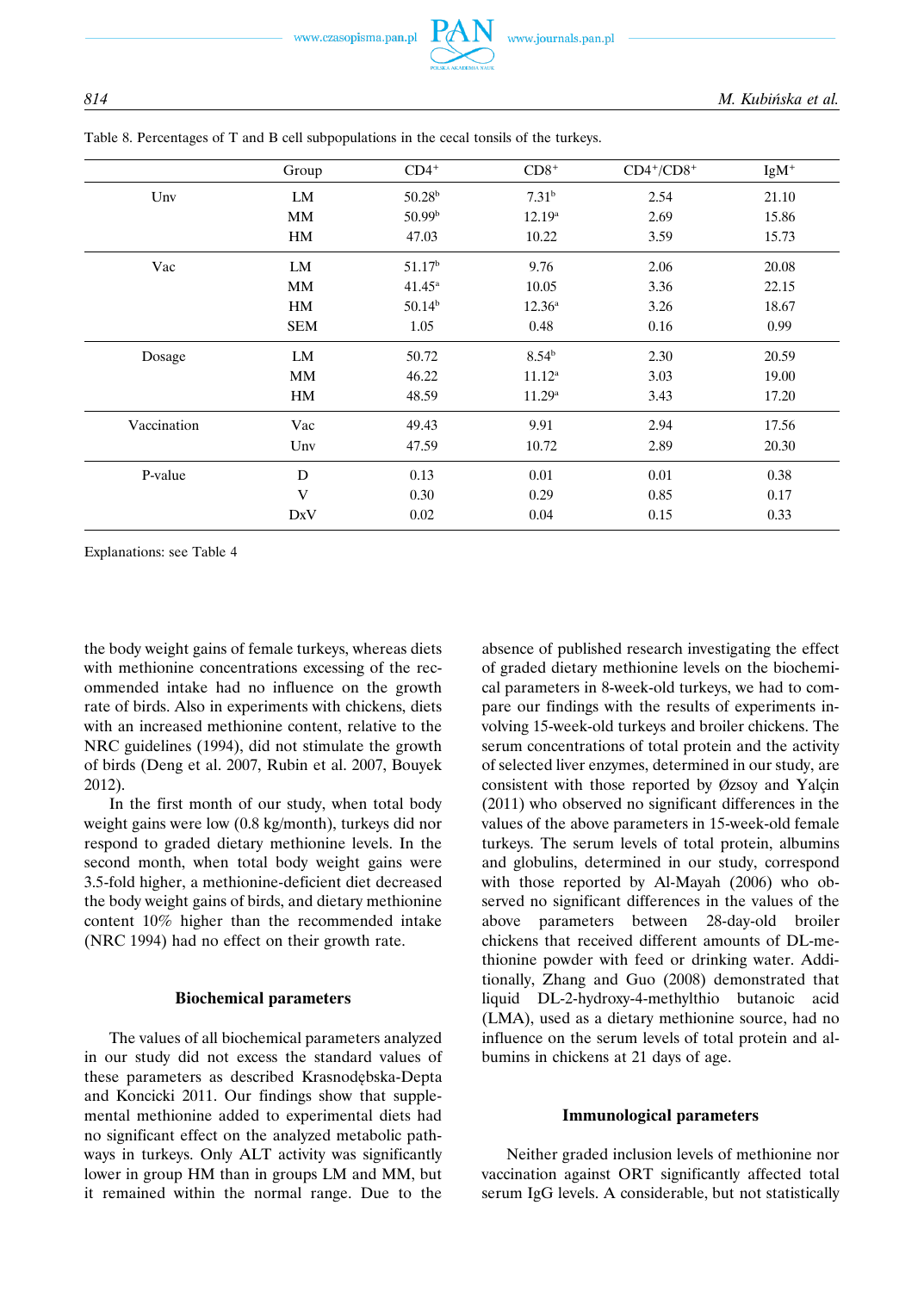www.czasopisma.pan.pl



## *Biochemical and immunological responses of young turkeys... 815*

significant increase was observed in the total serum IgG levels of turkeys from groups MM and HM, vaccinated against ORT, compared with vaccinated turkeys birds from group LM. Our findings are partially consistent with those reported by Hosseini et al. (2012) who found no significant differences in serum IgM levels and antibody titers against Newcastle disease virus (NDV) and infectious bursal disease virus (IBDV) in broiler breeder hens fed diets supplemented with methionine at 0.25 – 0.45%. The cited authors noted significant differences in the serum levels of IgG and antibody titers against sheep red blood cells (SRBC) and demonstrated that methionine requirements needed for the optimum immune responses were higher than those needed for good performance and productivity.

Increased dietary methionine concentrations led to a significant  $(p=0.006)$  increase in vaccine-induced antibody titers against ORT in groups MM and HM relative to group LM. Percental CV tended to decrease in those groups, which indicates that vaccine-induced antibody titers were more uniform across turkeys within groups MM and HM, compared with group LM. In a study by Zhang and Guo (2008), diets supplemented with methionine (LMA) had no effect on serum antibody titers against NDV in broiler chickens.

In our study, the percentages of the subpopulations of T and B lymphocytes isolated from the blood, and central and peripheral immune organs of turkeys were determined by flow cytometry. The monoclonal (anti CD4 and CD8a) and polyclonal (anti IgM) antibodies used in the present experiment were originally developed to study the immune system of chickens, but they had been tested for cross-reactivity with turkeys, and the results of those tests were published by numerous authors (Van Nerom et al. 1997, Li et al. 1999a, Koncicki et al. 2012, Kubińska et al. 2014, Tykałowski et al. 2014).

The available literature provides no information on the effect of methionine supplementation above the recommended levels on the percentages of T cell and B cell subpopulations in the blood and organs of the immune system in turkeys, which made it difficult to compare our findings with previous research. The vast majority of experimental studies conducted to date have focused on the influence of methionine on selected immune mechanisms in chickens (Swain and Johri 2000, Deng et al. 2007, Rubin et al. 2007), and only a few authors have investigated the effect of methionine (mostly methionine deficiency) on lymphocytes in peripheral blood and lymphoid organs in broilers (Zhang and Guo 2008, Bouyeh 2012, Wu et al. 2012, 2013).

In recent studies, Wu et al. (2012, 2013) inves-

tigated immunological parameters in chickens fed a starter diet (from 1 to 21 days of age) followed by a grower diet (from 22 to 42 days of age), in which methionine content was reduced by 0.24% and 0.12%, respectively, relative to basal diets containing 0.5% and 0.4% methionine, as recommended by NRC (1994). The authors reported a significant decrease in the percentages of peripheral blood CD3+, CD3+/CD4+ and CD3+/CD8+ T cell subsets, the relative weights of the thymus and bursa of Fabricius, and proliferative indices of thymocytes and bursal cells accompanied by an increase in the percentage of apoptotic cells in those organs.

In our previous study (Kubińska et al. 2014), diets with a different methionine content had no significant effect on the percentages of  $CD4^+$  and  $CD8^+$  T cell subpopulations and  $IgM<sup>+</sup>B$  subpopulation in PBMCs, the thymus, bursa of Fabricius and CTs in 28-day-old turkeys. Significant differences were found in the percentages of CD4<sup>+</sup> T cell subset in the thymus and CD8+ T cell subset in the bursa of Fabricius between vaccinated and unvaccinated birds. In the present study, diets with increased methionine inclusion rates contributed to a significant decrease in the percentage of IgM<sup>+</sup> B cell subpopulation in the bursa of Fabricius and PBMCs. The percentages of  $CD4^+$  and  $CD8^+$ T cell subpopulations in the bursa of Fabricius in group HM were significantly higher than those noted in groups LM and MM. An increase in the percentages of  $CD4^+$  and  $CD8^+$  T cell subsets, resulting from increased dietary methionine concentrations, was also noted in the thymus and CTs, respectively.

Both in our previous study with turkeys raised to 28 days of age, and in the present experiment where the birds were raised to 56 days of age, dynamic changes in the percentages of the analyzed lymphocyte subpopulations were observed in the spleen, which provides an ideal environment for interactions between lymphoid cells and non-immune cells. The spleen is a lymphatic organ and, since most bird species do not have organized lymph nodes, it plays a key role in the generation of the immune response. In comparison with LM group birds, group HM turkeys were characterized by a significant increase in the percentage of CD8<sup>+</sup> T cell subpopulation and a decrease in the percentage of  $CD4+T$  cell subpopulation in the spleen. The percentage of IgM<sup>+</sup> B cells increased in response to dietary methionine supplementation, but the differences were not statistically significant. Vaccination against ORT resulted in a significant increase in the percentage of CD4+/CD8+ T cell subpopulation and a decrease in the percentage of CD8<sup>+</sup> T cell subset in the spleen.

The results of this study indicate that turkeys fed diets with increased methionine levels (groups MM